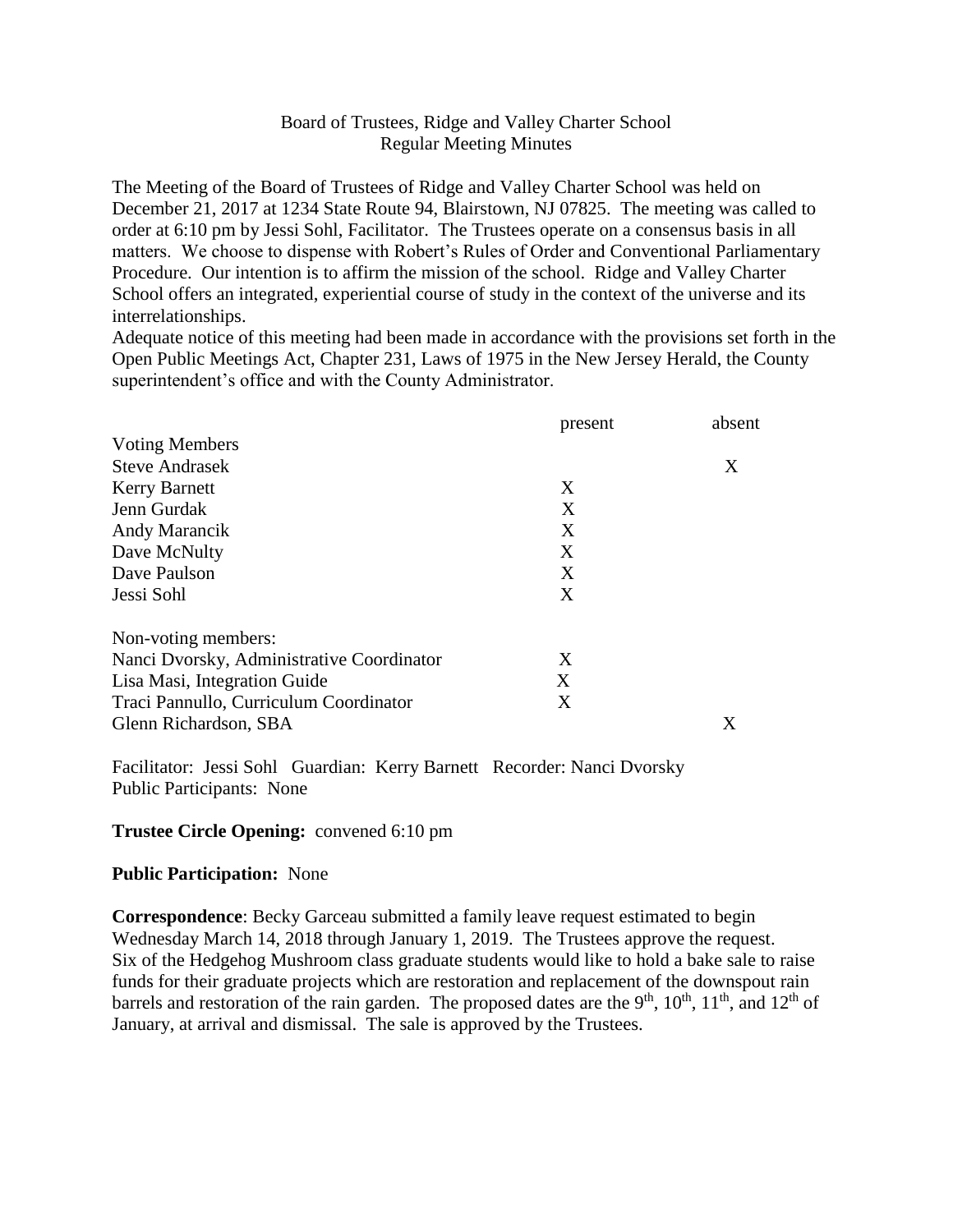## **Leadership Team Updates:**

**Integration Guide Report:** Lisa Masi read a letter that the Galaxy students received thanking them for their work planting 300 trees along the Paulinskill River in Stillwater Twp. The teams will begin to take turns picking up their five winter vegetable shares from Genesis Farm Community Supported Garden for use in their Nourishing Key Learning Experience curriculum work with the students.

**Curriculum Coordinator Report:** Traci Pannullo reported that for the first time the Whole Student Reports for this trimester were emailed to families. Traci will coordinate the Self Directed Learning surveys each trimester with the results totaled at the end of the year. Three Montclair University Master's program students did their education project at RVCS to learn about New Jersey Charter Schools. They left an interesting summative binder which will be kept at the school. Dave McNulty and Kerry Barnett will work on a modified version of the RVCS video created for the Deep Time Journey Network that will be sent to the Alternative Education Resource Organization along with submission for the Deep Time Journey Network video awards.

**Administrative Coordinator Report:** Nanci Dvorsky reported: Approval of the November 16, 2017 minutes, with corrections. **Resolution 12.21.17.a** To approve payment of bills in the amount of \$258,941.17 which includes payroll . Approved unanimously. **Resolution 12.21.17.c** To approve Angelic Nowak as a substitute Guide for the 2017-2018 school year. Approved unanimously.

**Business Administrator Report: Resolution 12.21.17.b** To approve the Board Secretary and Treasurers Reports for November 2017 and to certify that no major account or fund has been over expended and to confirm that sufficient funds are available to meet the schools financial obligations for the remainder of the year. Approved unanimously.

# **Committee Reports**

**Parent** Jessi Sohl reported that the Winter Solstice Family Potluck was cancelled due to inclement weather. The committee is working on a spring fundraising event at Camp Mason in April sponsored by Ridge and Valley Learning Circles. The online RVCS gear sale through Abilities in Washington Twp was completed before winter break and a spring order gear sale is a possibility as well.

**Technology** No report.

**Facilities** Nanci Dvorsky said that the facility needs will be reviewed in late January or early February.

**Finance** Dave McNulty reported that the Finance Committee continues to research possible refinancing of the current school mortgage loans.